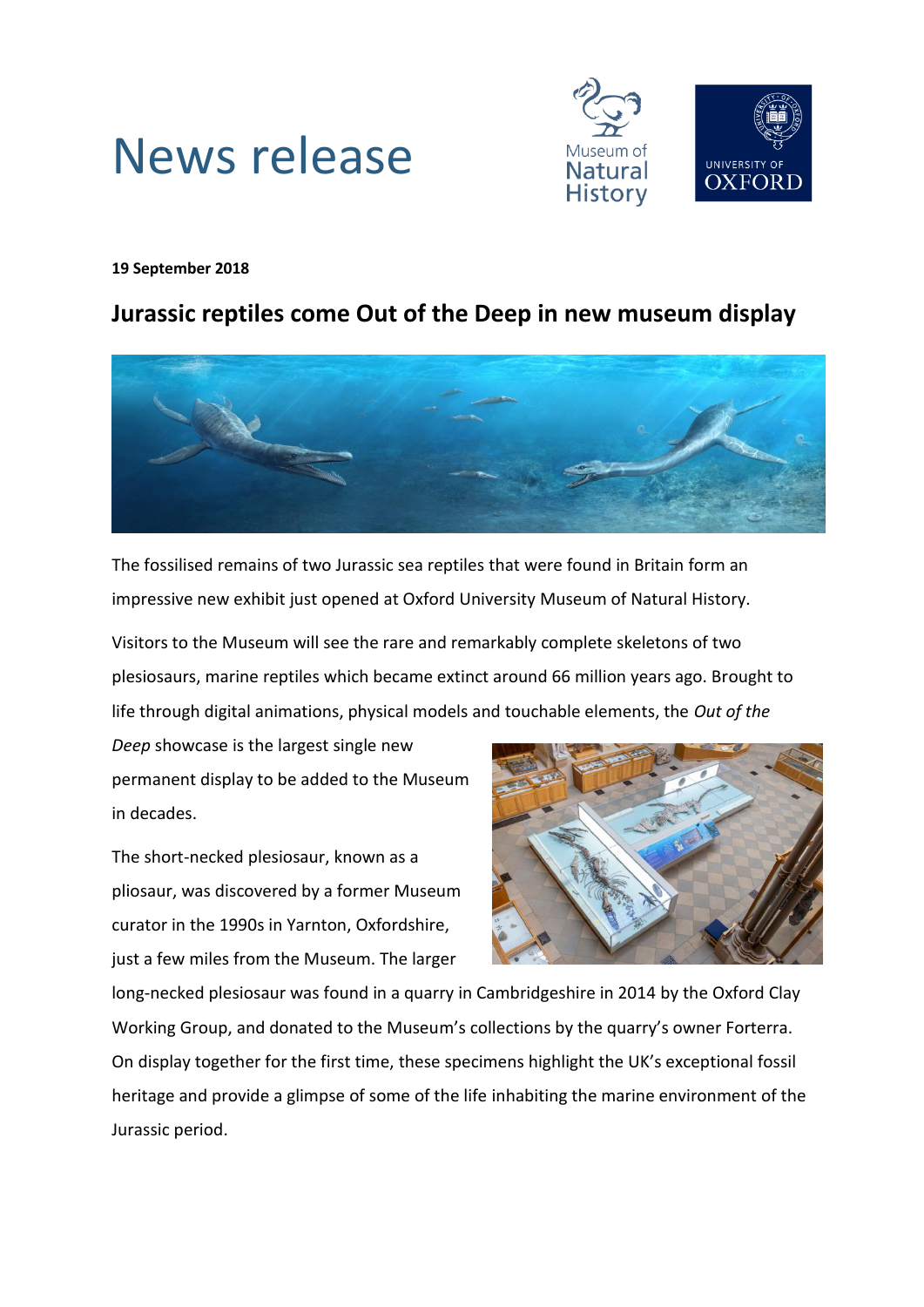Specially commissioned digital reconstructions present a picture of central England 165 million years ago: submerged 50 metres underwater in a warm, shallow sea, teeming with

life. Visitors will learn how the fossils were discovered and collected, how museum palaeontologists investigate specimens using cutting edge technologies, and discover how scientists piece together evidence to understand the evolution of life on Earth.



The project has been generously supported by grants from the DCMS/Wolfson Museums and Galleries Improvement Fund, and WREN's FCC Community Action Fund.

"As the largest single new showcase to be installed in the museum for many years, the *Out of the Deep* display reinvigorates our central court and provides something new for our regular visitors," says Professor Paul Smith, director of Oxford University Museum of Natural History.

"After working on these two fantastic plesiosaur skeletons for many months, it's hugely exciting to be able to display them together and in full for the first time since their discovery. What's so special about these specimens is how complete they are, particularly their skulls. It's still amazing to me that they are 165 million years old," says Dr Hilary Ketchum, collections manager at the Museum. "These fossils help us build up a picture of life in the Jurassic seas, and the videos in the new display will show visitors the real work of palaeontology in action."